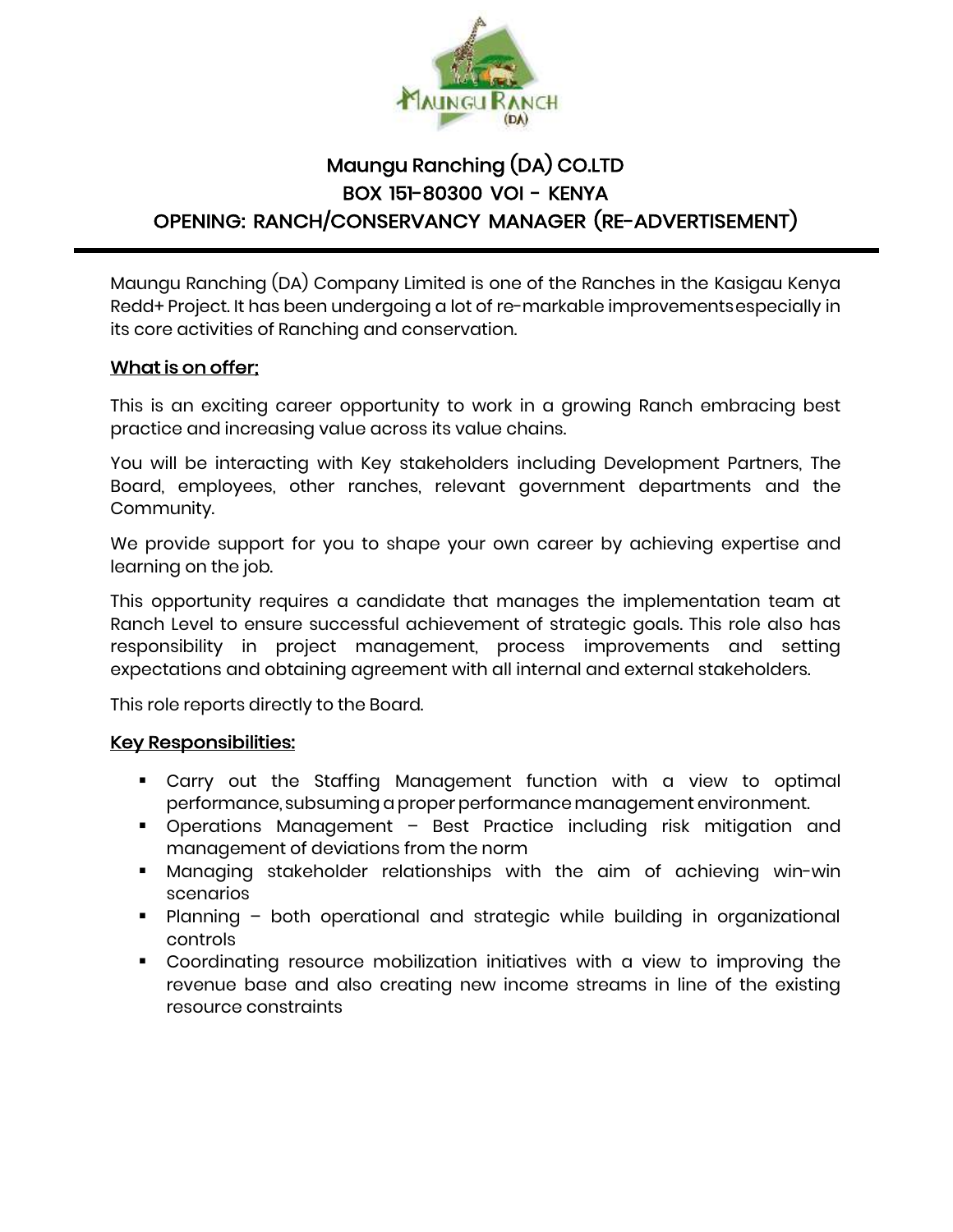▪ Serving as the point person between the Board and Staff especially for effective and structured communication both to and from senior leadership.

#### People Management;

- Proven Track record in collaboration with diverse teams
- Hands on stakeholder management and people processes

#### Preferred skills;

- High level understanding of the livestock value chains especially forprofitable enterprises
- Track Record for successful performance
- **E** Should be forward-thinking, planning and execution
- Strategic influencing and stakeholder management
- Honest and accountable

### Technical and personal skills

- A strong continuous improvement mindset
- Excellent communication and problem-solving skills
- Self-motivated independent starter who is also a good team player
- Strong analytical skills
- Understanding of key activities in Ranch Management
- Demonstration of understanding of conservation in the context of coexistence of wild animals and livestock enterprises
- Management of challenges related to climate change and management of ranches in arid environments
- **E** Institution of nature-based enterprises where none hitherto existed
- Demonstration of a robust understanding of relevant technical and legal compliance
- Demonstrated Professional Competence and Managerial Capability as reflected in work performance and results.
- Proven knowledge of and experience in conservation and community engagement in conservation areas.
- **Ensure Strict Financial and Budgetary Control through well-organized** frameworks and timely reporting tools
- Institute MERL and Sustainability in all Ranch Activities